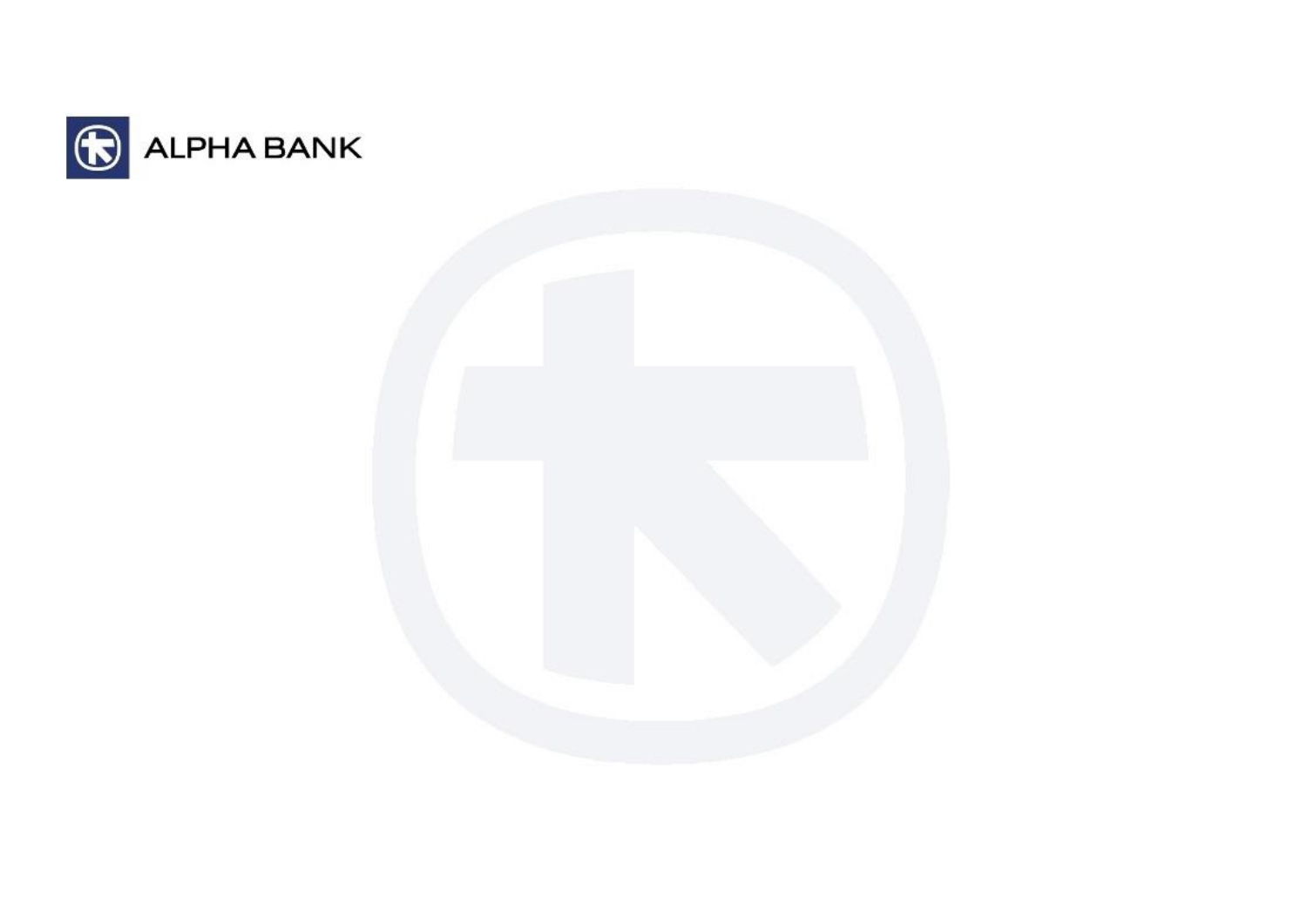

## **ANNUAL PUBLICATION OF INFORMATION ON THE IDENTITY OF EXECUTION VENUES AND ON THE QUALITY OF EXECUTION**

**(According to article 27 par. 6 of Law 4514/2018 (MiFID II) and Delegated Regulation (ΕU) 2017/576)**

**REFERENCE YEAR: 2019**

**Alpha Bank Α.Ε.** 40 Stadiou str. - 102 52 ATHENS Tel.: 210 326 0000 http://www.alpha.gr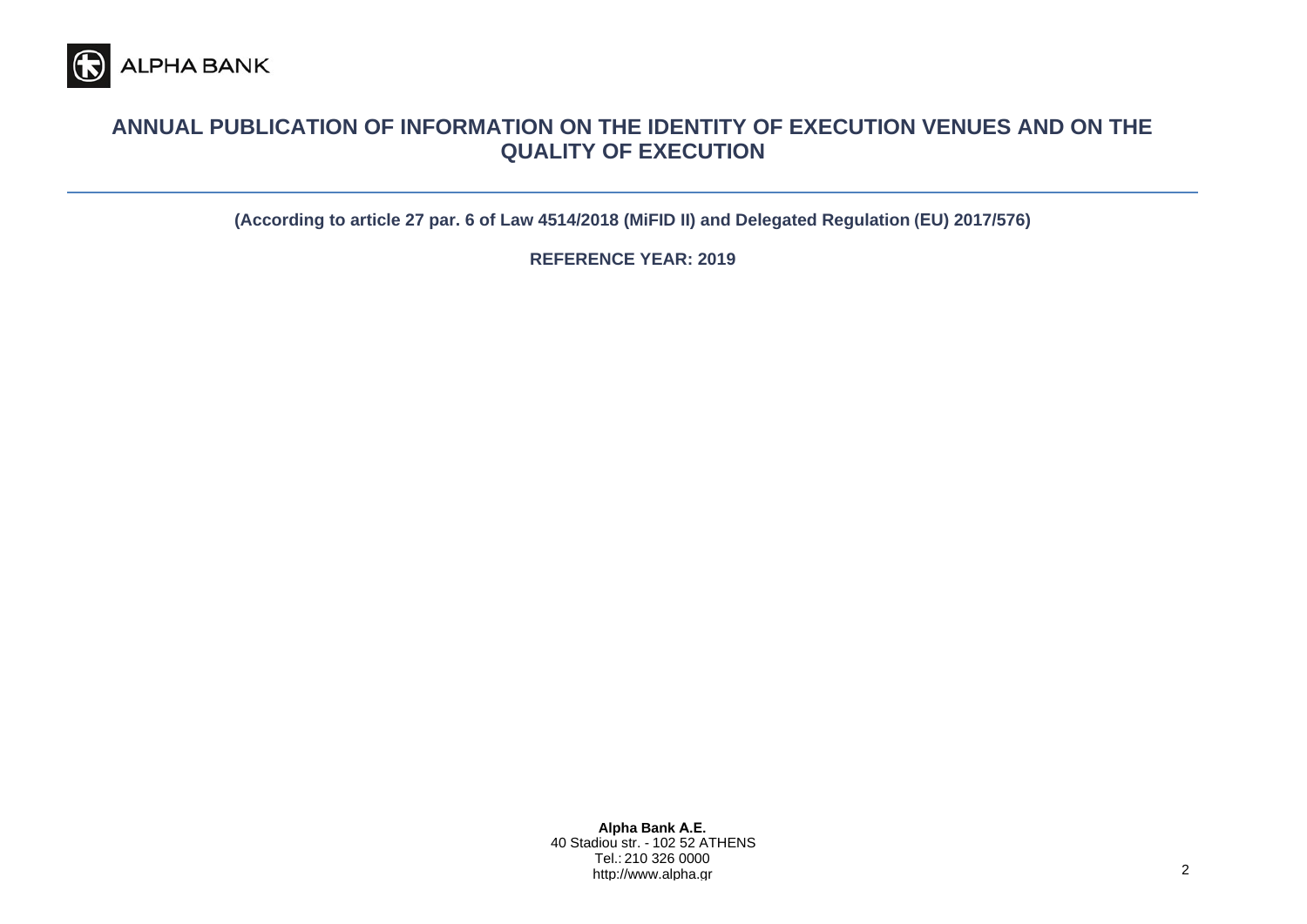

## GENERAL INFORMATION

Alpha Bank A.E., when executing Customer orders on financial instruments in the context of investment services, takes adequate measures to achieve the best possible result for its Customers, ensuring the prompt, fair and expeditious execution of their orders, relative to other Customer orders or the trading interests of the Bank. This obligation applies to both Retail and Professional Customers.

To this extent Alpha Bank A.E. discloses the offered price of the requested financial instrument, while the commission is charged on this price and notified to the Customer prior to the conclusion of the transaction.

Particularly, when executing orders on OTC products, including special products (such as derivatives), Alpha Bank A.E. controls and documents the fairness of the price proposed to the Customer. Such control is performed prior to the order's execution and consists of the collection of market data used for the estimation of the price, comparison between similar or comparable products - wherever possible.

Finally, all orders concerning the conclusion of transactions on financial instruments listed to the Hellenic Exchanges, are transmitted for execution via Alpha Finance Investment Services S.A, an Alpha Bank A.E. Group company.

For the year 2019 and the class of Money Market Instruments the segmentation of execution venues was between Alpha Bank A.E. and the Ministry of Finance, as issuer of the Treasury Bills.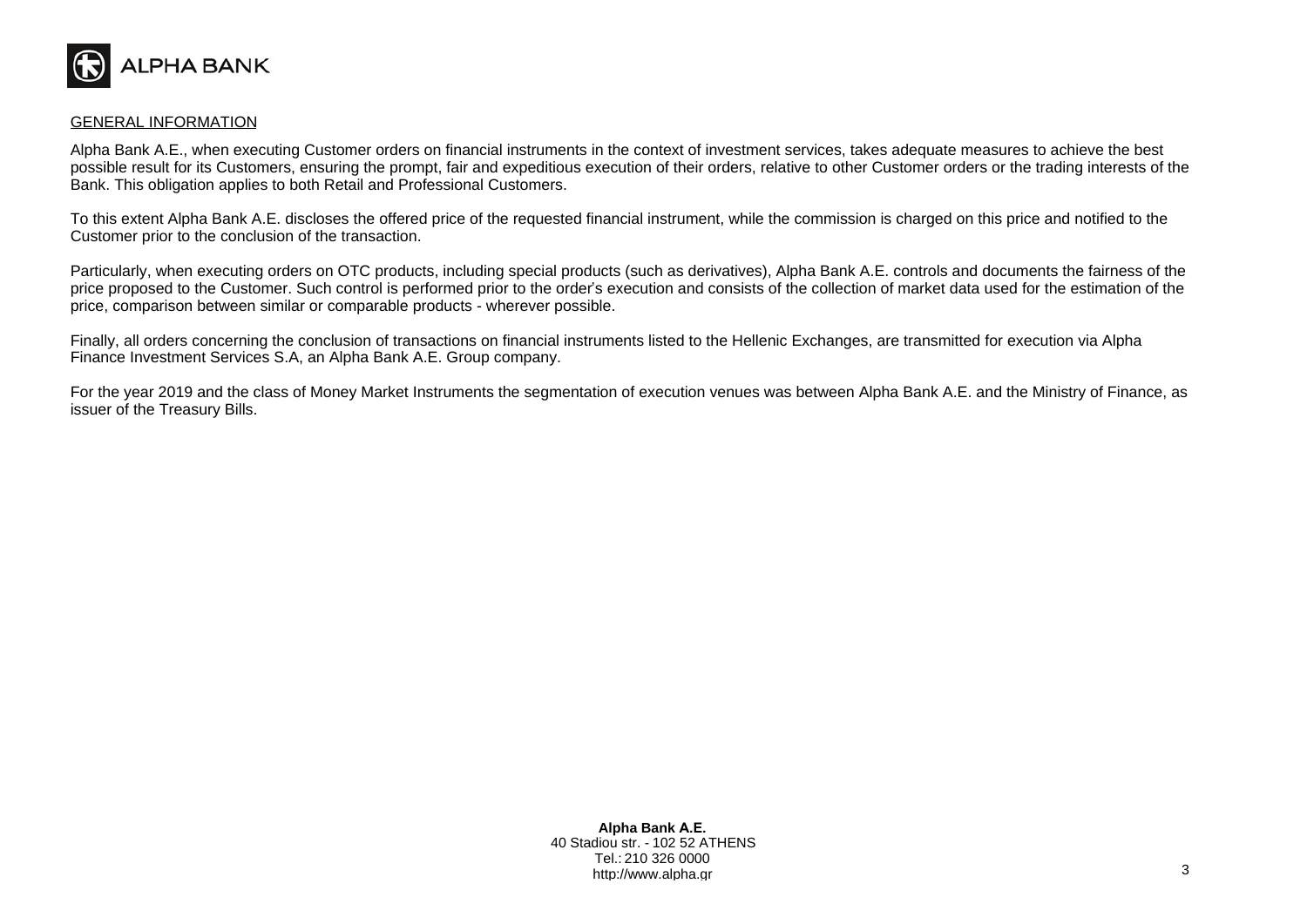

|                                                                                        | <b>Class of Instrument</b>                                                 | <b>Shares</b><br>(Retail Clients)                                               |                                                                                      |                                |                                       |                                  |
|----------------------------------------------------------------------------------------|----------------------------------------------------------------------------|---------------------------------------------------------------------------------|--------------------------------------------------------------------------------------|--------------------------------|---------------------------------------|----------------------------------|
|                                                                                        | Notification if < 1 average trade per<br>business day in the previous year | N                                                                               |                                                                                      |                                |                                       |                                  |
| Top five execution Brokers ranked in<br>terms of trading volumes<br>(descending order) |                                                                            | <b>Proportion of volume</b><br>traded as a percentage<br>of total in that class | <b>Proportion of orders</b><br>executed as a<br>percentage of total in<br>that class | Percentage of<br>passive order | Percentage of<br>aggressive<br>orders | Percentage of<br>directed orders |
|                                                                                        | Alpha Finance S.A.<br>(LEI: 213800REJK69YVJTMC76)                          | 100%                                                                            | 100%                                                                                 |                                |                                       |                                  |

|                                                                                        | <b>Class of Instrument</b>                                                 | <b>Shares</b><br>(Professional Clients)                                         |                                                                                      |                                |                                       |                                  |
|----------------------------------------------------------------------------------------|----------------------------------------------------------------------------|---------------------------------------------------------------------------------|--------------------------------------------------------------------------------------|--------------------------------|---------------------------------------|----------------------------------|
|                                                                                        | Notification if < 1 average trade per<br>business day in the previous year | N                                                                               |                                                                                      |                                |                                       |                                  |
| Top five execution Brokers ranked in<br>terms of trading volumes<br>(descending order) |                                                                            | <b>Proportion of volume</b><br>traded as a percentage<br>of total in that class | <b>Proportion of orders</b><br>executed as a<br>percentage of total in<br>that class | Percentage of<br>passive order | Percentage of<br>aggressive<br>orders | Percentage of<br>directed orders |
|                                                                                        | Alpha Finance S.A.<br>(LEI: 213800REJK69YVJTMC76)                          | 100%                                                                            | 100%                                                                                 |                                |                                       |                                  |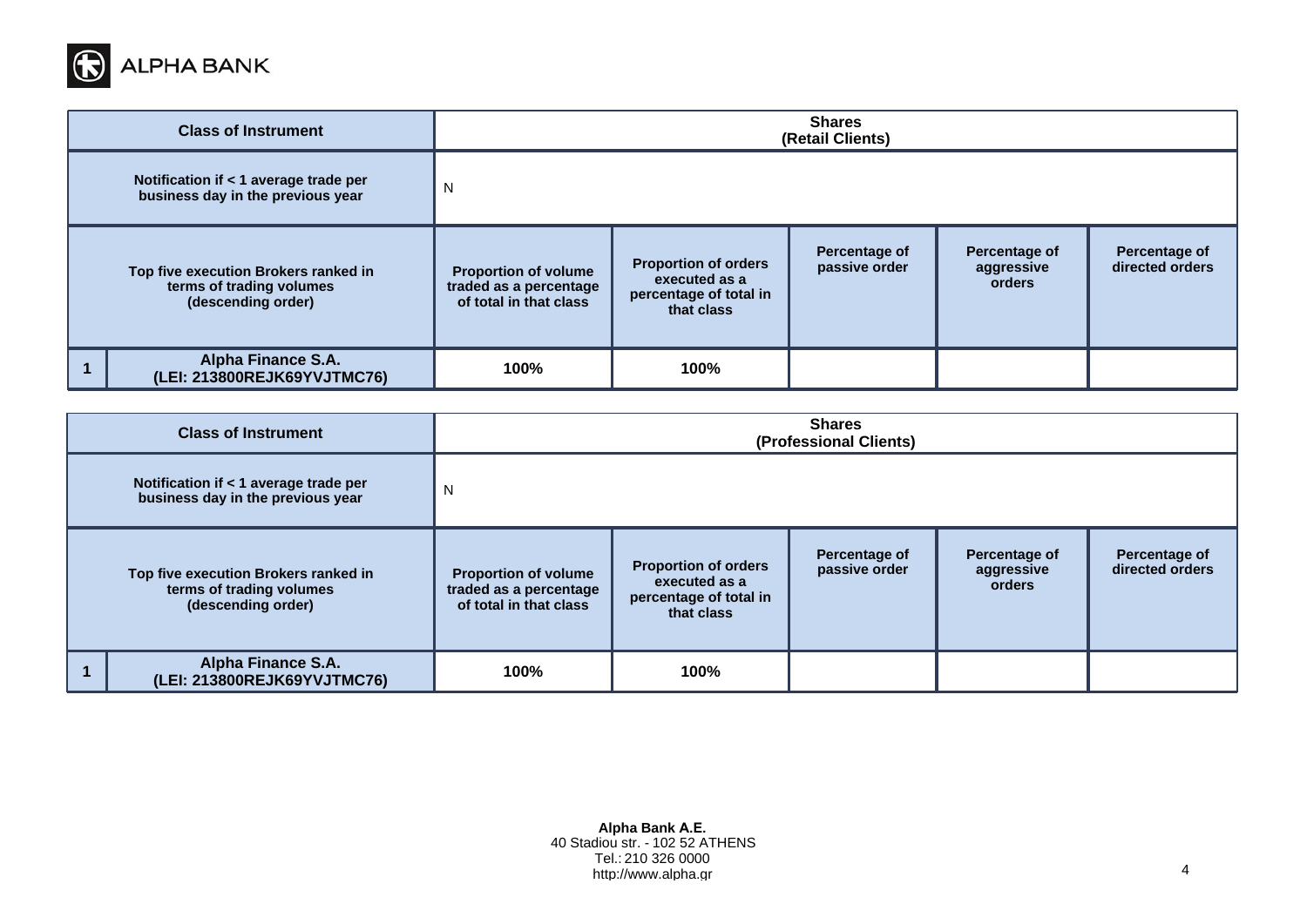

|                                                                                        | <b>Class of Instrument</b>                                                             | <b>Bonds</b><br>(Retail Clients)                                                |                                                                                      |                                       |                                              |                                  |
|----------------------------------------------------------------------------------------|----------------------------------------------------------------------------------------|---------------------------------------------------------------------------------|--------------------------------------------------------------------------------------|---------------------------------------|----------------------------------------------|----------------------------------|
|                                                                                        | Notification if < 1 average trade per<br>business day in the previous year             | N                                                                               |                                                                                      |                                       |                                              |                                  |
| Top five execution Brokers ranked in<br>terms of trading volumes<br>(descending order) |                                                                                        | <b>Proportion of volume</b><br>traded as a percentage<br>of total in that class | <b>Proportion of orders</b><br>executed as a<br>percentage of total in<br>that class | <b>Percentage of</b><br>passive order | Percentage of<br>aggressive<br>orders        | Percentage of<br>directed orders |
|                                                                                        | Alpha Bank A.E.<br>(LEI: 5299009N55YRQC69CN08)                                         | 100.00%                                                                         | 100.00%                                                                              | 100.00%                               | 0.00%                                        | 0.00%                            |
|                                                                                        |                                                                                        | <b>Bonds</b><br>(Professional Clients)                                          |                                                                                      |                                       |                                              |                                  |
|                                                                                        | <b>Class of Instrument</b>                                                             |                                                                                 |                                                                                      |                                       |                                              |                                  |
|                                                                                        | Notification if < 1 average trade per<br>business day in the previous year             | Y                                                                               |                                                                                      |                                       |                                              |                                  |
|                                                                                        | Top five execution Brokers ranked in<br>terms of trading volumes<br>(descending order) | <b>Proportion of volume</b><br>traded as a percentage<br>of total in that class | <b>Proportion of orders</b><br>executed as a<br>percentage of total in<br>that class | <b>Percentage of</b><br>passive order | <b>Percentage of</b><br>aggressive<br>orders | Percentage of<br>directed orders |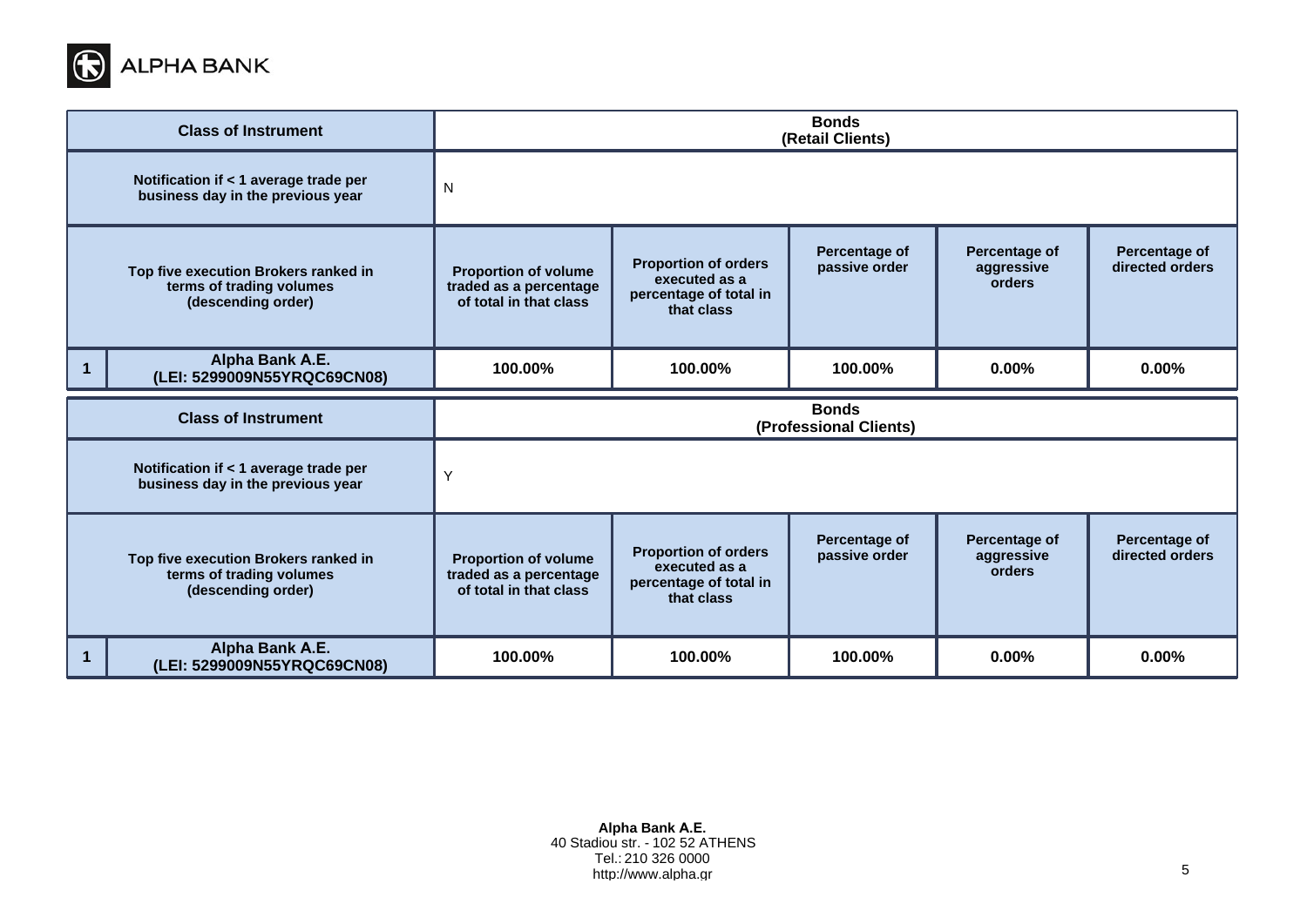

|                | <b>Class of Instrument</b>                                                             | <b>Money Market</b><br>(Retail Clients)                                         |                                                                                      |                                               |                                              |                                  |
|----------------|----------------------------------------------------------------------------------------|---------------------------------------------------------------------------------|--------------------------------------------------------------------------------------|-----------------------------------------------|----------------------------------------------|----------------------------------|
|                | Notification if < 1 average trade per<br>business day in the previous year             | N                                                                               |                                                                                      |                                               |                                              |                                  |
|                | Top five execution Brokers ranked in<br>terms of trading volumes<br>(descending order) | <b>Proportion of volume</b><br>traded as a percentage<br>of total in that class | <b>Proportion of orders</b><br>executed as a<br>percentage of total in<br>that class | <b>Percentage of</b><br>passive order         | <b>Percentage of</b><br>aggressive<br>orders | Percentage of<br>directed orders |
| $\mathbf 1$    | Alpha Bank A.E.<br>(LEI: 5299009N55YRQC69CN08)                                         | 93.53%                                                                          | 28.14%                                                                               | 100.00%                                       | 0.00%                                        | 0.00%                            |
| $\overline{2}$ | <b>Ministry of Finance</b><br>(LEI: 2138003EKTMKZ5598902)                              | 6.47%                                                                           | 71.86%                                                                               | 100.00%                                       | 0.00%                                        | 0.00%                            |
|                |                                                                                        |                                                                                 |                                                                                      |                                               |                                              |                                  |
|                | <b>Class of Instrument</b>                                                             |                                                                                 |                                                                                      | <b>Money Market</b><br>(Professional Clients) |                                              |                                  |
|                | Notification if < 1 average trade per<br>business day in the previous year             | Υ                                                                               |                                                                                      |                                               |                                              |                                  |
|                | Top five execution Brokers ranked in<br>terms of trading volumes<br>(descending order) | <b>Proportion of volume</b><br>traded as a percentage<br>of total in that class | <b>Proportion of orders</b><br>executed as a<br>percentage of total in<br>that class | Percentage of<br>passive order                | Percentage of<br>aggressive<br>orders        | Percentage of<br>directed orders |
| -1             | <b>Ministry of Finance</b><br>(LEI: 2138003EKTMKZ5598902)                              | 0.00%                                                                           | 0.00%                                                                                | $0.00\%$                                      | 0.00%                                        | 0.00%                            |

**Alpha Bank Α.Ε.** 40 Stadiou str. - 102 52 ATHENS Tel.: 210 326 0000 http://www.alpha.gr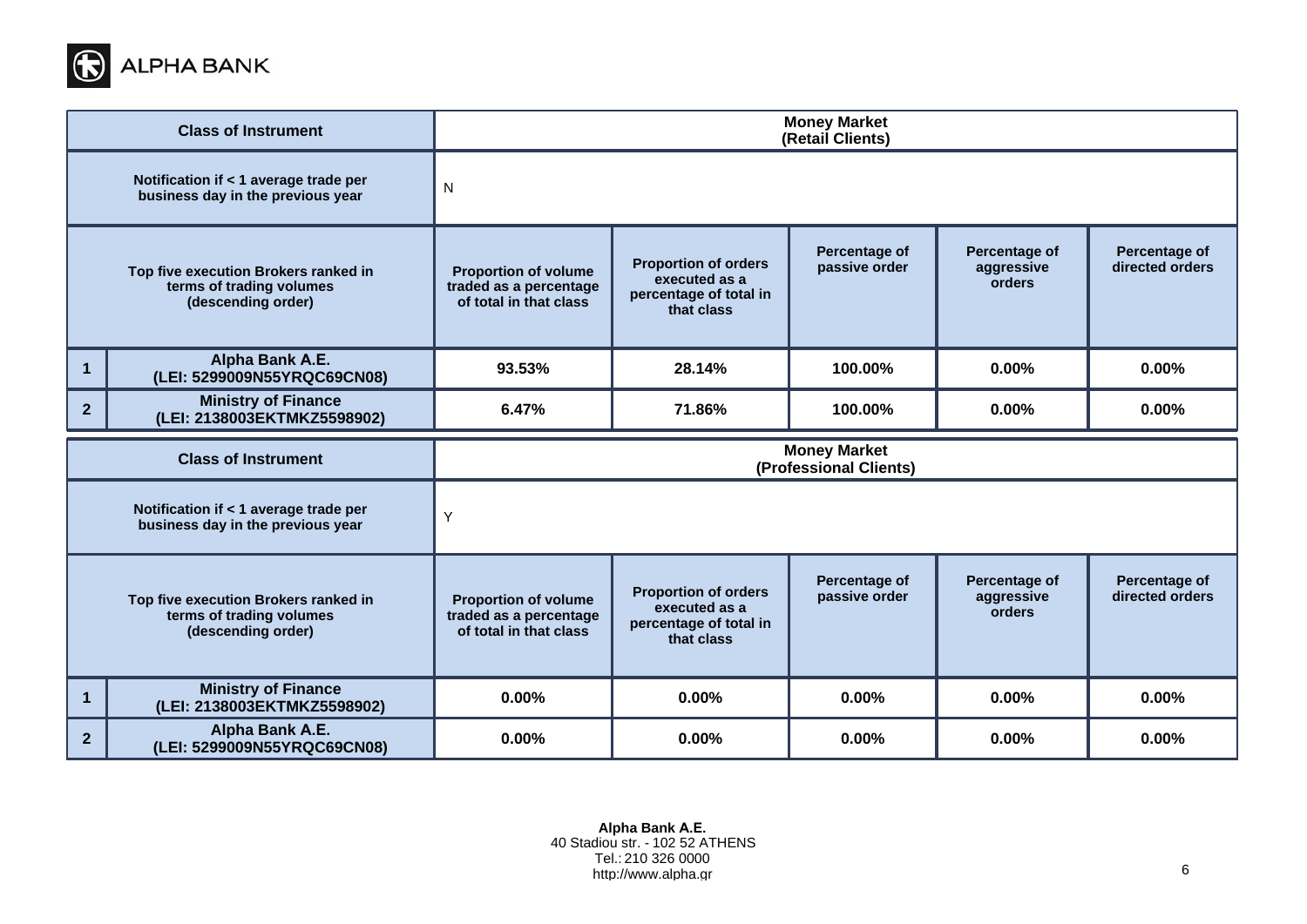

| <b>Class of Instrument</b>                                                             | Swaps, forwards and other interest rate derivatives<br>(Retail Clients)         |                                                                                      |                                |                                       |                                  |
|----------------------------------------------------------------------------------------|---------------------------------------------------------------------------------|--------------------------------------------------------------------------------------|--------------------------------|---------------------------------------|----------------------------------|
| Notification if < 1 average trade per<br>business day in the previous year             |                                                                                 |                                                                                      |                                |                                       |                                  |
| Top five execution Brokers ranked in<br>terms of trading volumes<br>(descending order) | <b>Proportion of volume</b><br>traded as a percentage<br>of total in that class | <b>Proportion of orders</b><br>executed as a<br>percentage of total in<br>that class | Percentage of<br>passive order | Percentage of<br>aggressive<br>orders | Percentage of<br>directed orders |
| Alpha Bank A.E.<br>(LEI: 5299009N55YRQC69CN08)                                         | 100%                                                                            | 100%                                                                                 | 100%                           | $0\%$                                 | $0\%$                            |

| <b>Class of Instrument</b>                                                             | Swaps, forwards and other interest rate derivatives<br>(Professional Clients)   |                                                                                      |                                |                                       |                                  |
|----------------------------------------------------------------------------------------|---------------------------------------------------------------------------------|--------------------------------------------------------------------------------------|--------------------------------|---------------------------------------|----------------------------------|
| Notification if < 1 average trade per<br>business day in the previous year             |                                                                                 |                                                                                      |                                |                                       |                                  |
| Top five execution Brokers ranked in<br>terms of trading volumes<br>(descending order) | <b>Proportion of volume</b><br>traded as a percentage<br>of total in that class | <b>Proportion of orders</b><br>executed as a<br>percentage of total in<br>that class | Percentage of<br>passive order | Percentage of<br>aggressive<br>orders | Percentage of<br>directed orders |
| Alpha Bank A.E.<br>(LEI: 5299009N55YRQC69CN08)                                         | 100%                                                                            | 100%                                                                                 | 100%                           | 0%                                    | 0%                               |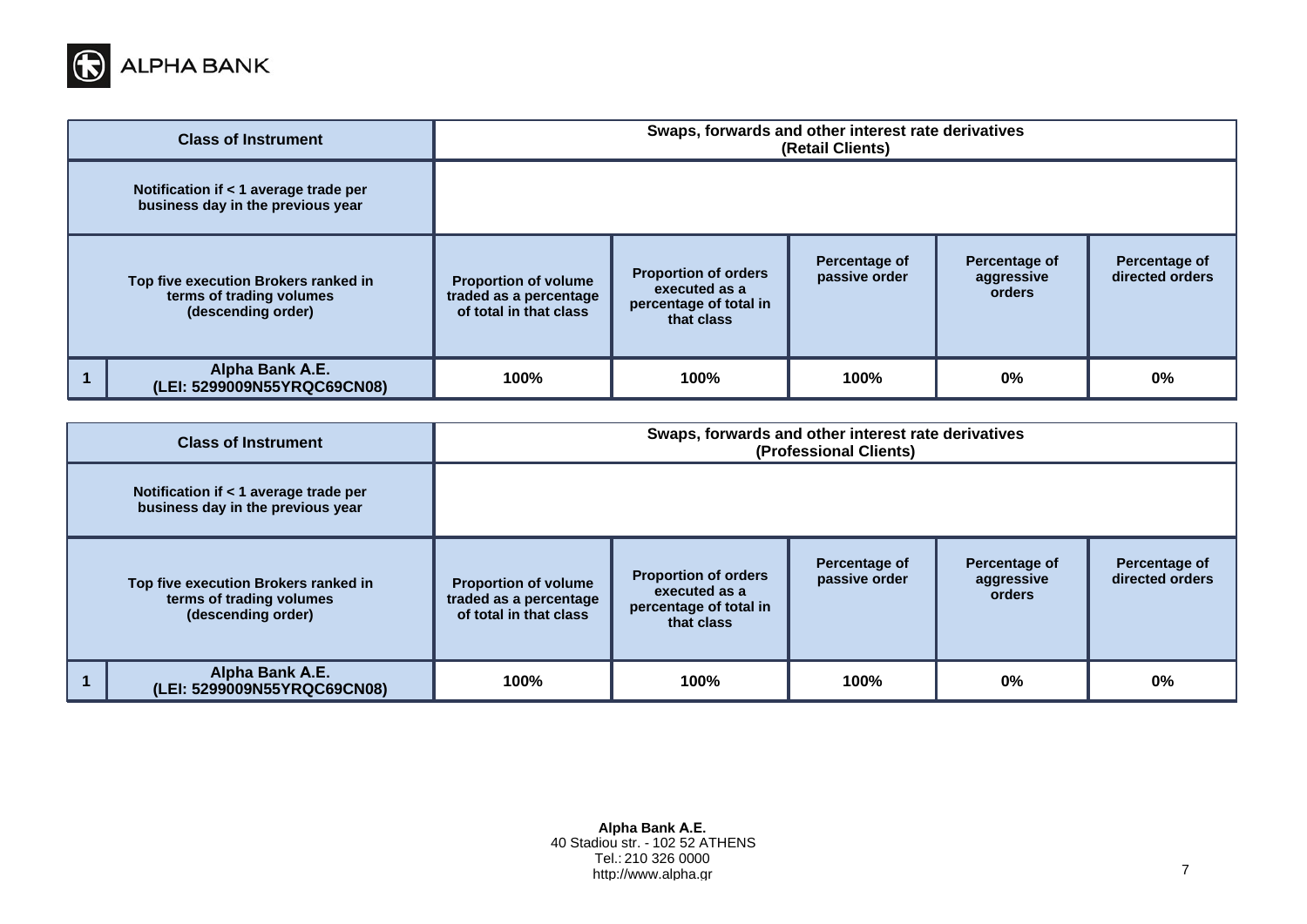

| <b>Class of Instrument</b>                                                             | Swaps, forwards and other currency derivatives<br>(Retail Clients)              |                                                                                      |                                |                                       |                                  |
|----------------------------------------------------------------------------------------|---------------------------------------------------------------------------------|--------------------------------------------------------------------------------------|--------------------------------|---------------------------------------|----------------------------------|
| Notification if < 1 average trade per<br>business day in the previous year             |                                                                                 |                                                                                      |                                |                                       |                                  |
| Top five execution Brokers ranked in<br>terms of trading volumes<br>(descending order) | <b>Proportion of volume</b><br>traded as a percentage<br>of total in that class | <b>Proportion of orders</b><br>executed as a<br>percentage of total in<br>that class | Percentage of<br>passive order | Percentage of<br>aggressive<br>orders | Percentage of<br>directed orders |
| Alpha Bank A.E.<br>(LEI: 5299009N55YRQC69CN08)                                         | 100%                                                                            | 100%                                                                                 | 100%                           | $0\%$                                 | 0%                               |

| <b>Class of Instrument</b>                                                             | Swaps, forwards and other currency derivatives<br>(Professional Clients)        |                                                                                      |                                |                                       |                                  |
|----------------------------------------------------------------------------------------|---------------------------------------------------------------------------------|--------------------------------------------------------------------------------------|--------------------------------|---------------------------------------|----------------------------------|
| Notification if < 1 average trade per<br>business day in the previous year             |                                                                                 |                                                                                      |                                |                                       |                                  |
| Top five execution Brokers ranked in<br>terms of trading volumes<br>(descending order) | <b>Proportion of volume</b><br>traded as a percentage<br>of total in that class | <b>Proportion of orders</b><br>executed as a<br>percentage of total in<br>that class | Percentage of<br>passive order | Percentage of<br>aggressive<br>orders | Percentage of<br>directed orders |
| Alpha Bank A.E.<br>(LEI: 5299009N55YRQC69CN08)                                         | 100%                                                                            | 100%                                                                                 | 100%                           | $0\%$                                 | 0%                               |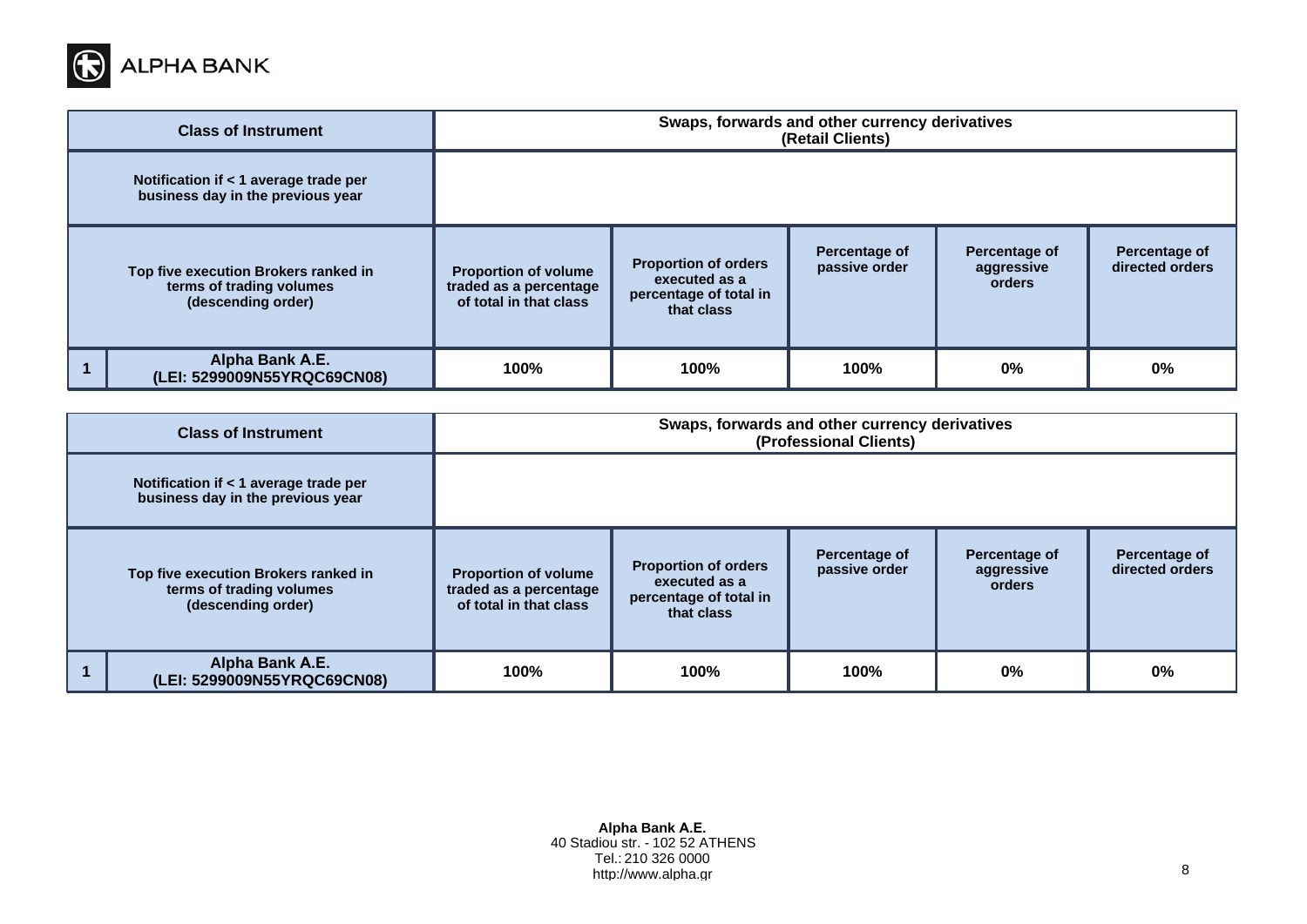

| <b>Class of Instrument</b>                                                             | Options and Futures admitted to trading on a trading venue<br>(Retail Clients)  |                                                                                      |                                |                                       |                                  |
|----------------------------------------------------------------------------------------|---------------------------------------------------------------------------------|--------------------------------------------------------------------------------------|--------------------------------|---------------------------------------|----------------------------------|
| Notification if < 1 average trade per<br>business day in the previous year             |                                                                                 |                                                                                      |                                |                                       |                                  |
| Top five execution Brokers ranked in<br>terms of trading volumes<br>(descending order) | <b>Proportion of volume</b><br>traded as a percentage<br>of total in that class | <b>Proportion of orders</b><br>executed as a<br>percentage of total in<br>that class | Percentage of<br>passive order | Percentage of<br>aggressive<br>orders | Percentage of<br>directed orders |
| Alpha Finance S.A.<br>(LEI: 213800REJK69YVJTMC76)                                      | 100%                                                                            | 100%                                                                                 |                                |                                       |                                  |

| <b>Class of Instrument</b>                                                             | Options and Futures admitted to trading on a trading venue<br>(Professional Clients) |                                                                                      |                                |                                       |                                  |
|----------------------------------------------------------------------------------------|--------------------------------------------------------------------------------------|--------------------------------------------------------------------------------------|--------------------------------|---------------------------------------|----------------------------------|
| Notification if < 1 average trade per<br>business day in the previous year             |                                                                                      |                                                                                      |                                |                                       |                                  |
| Top five execution Brokers ranked in<br>terms of trading volumes<br>(descending order) | <b>Proportion of volume</b><br>traded as a percentage<br>of total in that class      | <b>Proportion of orders</b><br>executed as a<br>percentage of total in<br>that class | Percentage of<br>passive order | Percentage of<br>aggressive<br>orders | Percentage of<br>directed orders |
| Alpha Finance S.A.<br>(LEI: 213800REJK69YVJTMC76)                                      | 100%                                                                                 | 100%                                                                                 |                                |                                       |                                  |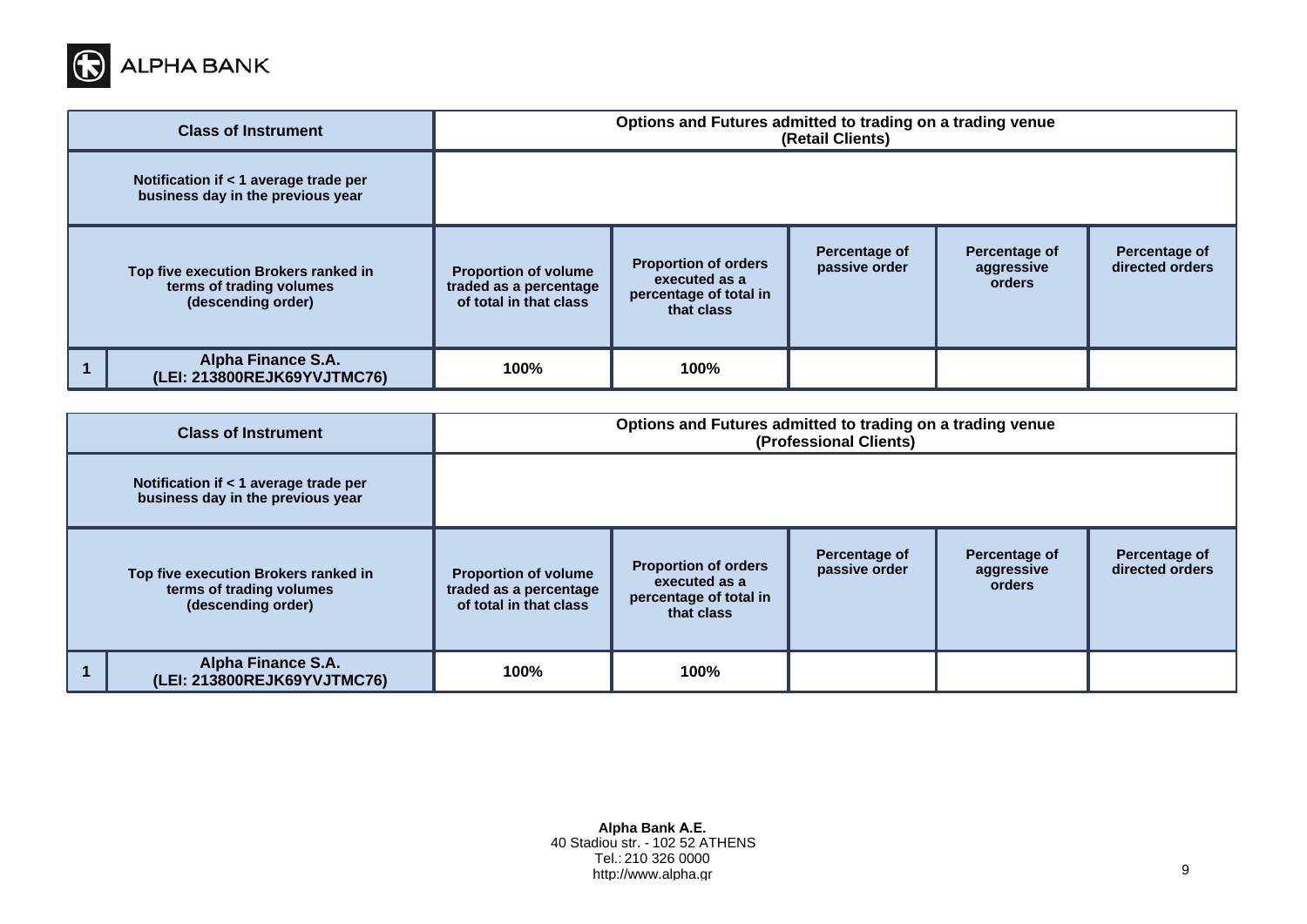

|                                                                                        | <b>Class of Instrument</b>                                                 | Commodities derivatives and emission allowance derivatives<br>(Retail Clients)  |                                                                                      |                                |                                       |                                  |
|----------------------------------------------------------------------------------------|----------------------------------------------------------------------------|---------------------------------------------------------------------------------|--------------------------------------------------------------------------------------|--------------------------------|---------------------------------------|----------------------------------|
|                                                                                        | Notification if < 1 average trade per<br>business day in the previous year |                                                                                 |                                                                                      |                                |                                       |                                  |
| Top five execution Brokers ranked in<br>terms of trading volumes<br>(descending order) |                                                                            | <b>Proportion of volume</b><br>traded as a percentage<br>of total in that class | <b>Proportion of orders</b><br>executed as a<br>percentage of total in<br>that class | Percentage of<br>passive order | Percentage of<br>aggressive<br>orders | Percentage of<br>directed orders |
|                                                                                        | Alpha Bank A.E.<br>(LEI: 5299009N55YRQC69CN08)                             | 100%                                                                            | 100%                                                                                 | 100%                           | $0\%$                                 | 0%                               |

| <b>Class of Instrument</b>                                                             | Commodities derivatives and emission allowance derivatives<br>(Professional Clients) |                                                                                      |                                |                                       |                                  |
|----------------------------------------------------------------------------------------|--------------------------------------------------------------------------------------|--------------------------------------------------------------------------------------|--------------------------------|---------------------------------------|----------------------------------|
| Notification if < 1 average trade per<br>business day in the previous year             |                                                                                      |                                                                                      |                                |                                       |                                  |
| Top five execution Brokers ranked in<br>terms of trading volumes<br>(descending order) | <b>Proportion of volume</b><br>traded as a percentage<br>of total in that class      | <b>Proportion of orders</b><br>executed as a<br>percentage of total in<br>that class | Percentage of<br>passive order | Percentage of<br>aggressive<br>orders | Percentage of<br>directed orders |
| Alpha Bank A.E.<br>(LEI: 5299009N55YRQC69CN08)                                         | 100%                                                                                 | 100%                                                                                 | 100%                           | $0\%$                                 | 0%                               |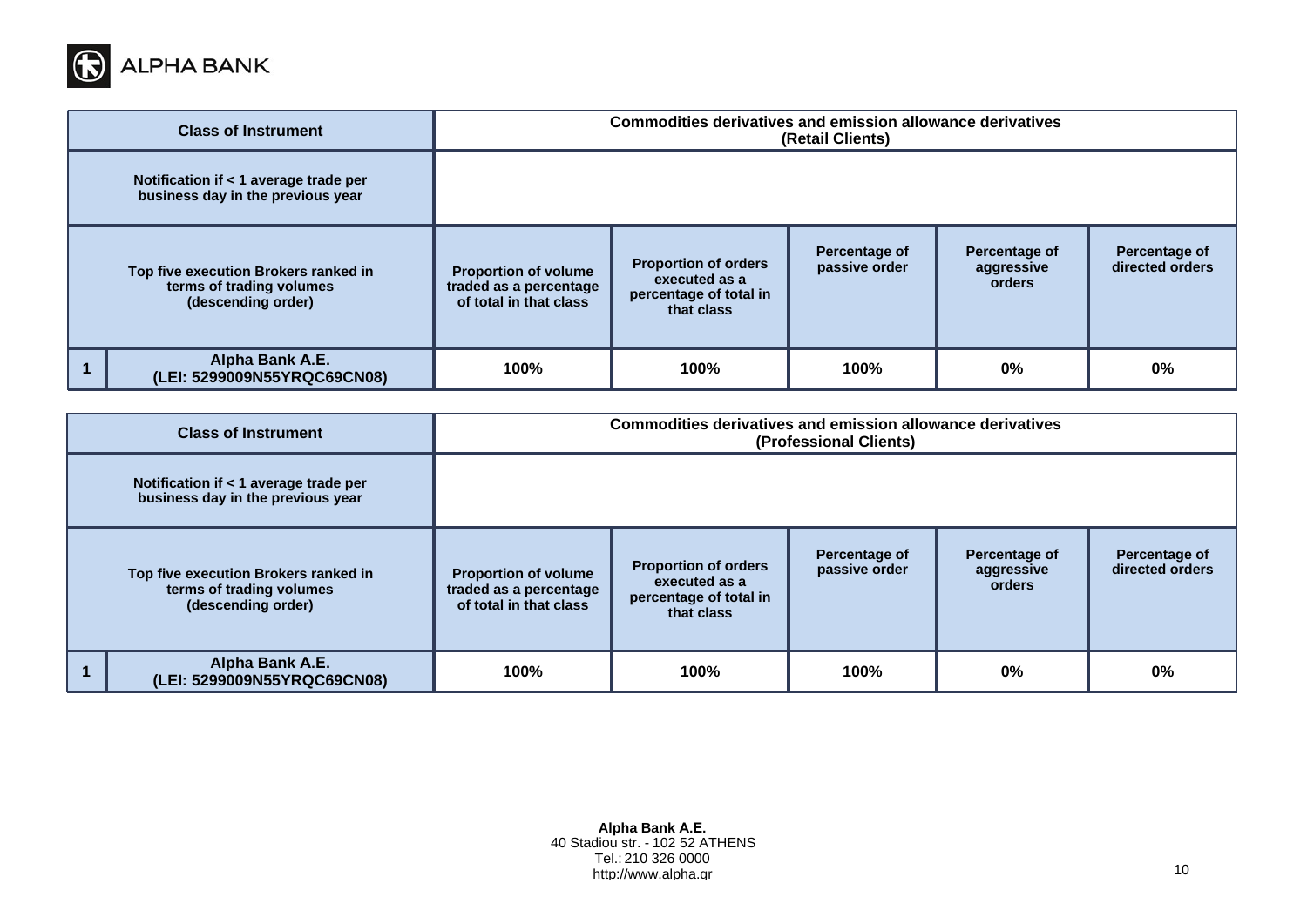

|                                                                                        | <b>Class of Instrument</b>                                                 | Exchange traded products (Exchange traded funds, exchange traded notes and exchange traded<br>commodities)<br>(Retail Clients) |                                                                                      |                                |                                       |                                  |
|----------------------------------------------------------------------------------------|----------------------------------------------------------------------------|--------------------------------------------------------------------------------------------------------------------------------|--------------------------------------------------------------------------------------|--------------------------------|---------------------------------------|----------------------------------|
|                                                                                        | Notification if < 1 average trade per<br>business day in the previous year |                                                                                                                                |                                                                                      |                                |                                       |                                  |
| Top five execution Brokers ranked in<br>terms of trading volumes<br>(descending order) |                                                                            | <b>Proportion of volume</b><br>traded as a percentage<br>of total in that class                                                | <b>Proportion of orders</b><br>executed as a<br>percentage of total in<br>that class | Percentage of<br>passive order | Percentage of<br>aggressive<br>orders | Percentage of<br>directed orders |
|                                                                                        | <b>Alpha Finance S.A.</b><br>(LEI: 213800REJK69YVJTMC76)                   | 100%                                                                                                                           | 100%                                                                                 |                                |                                       |                                  |

| Exchange traded products (Exchange traded funds, exchange traded notes and exchange traded<br><b>Class of Instrument</b><br>commodities)<br>(Professional Clients) |                                                                              |                                                                                 |                                                                                      |                                |                                       |                                  |
|--------------------------------------------------------------------------------------------------------------------------------------------------------------------|------------------------------------------------------------------------------|---------------------------------------------------------------------------------|--------------------------------------------------------------------------------------|--------------------------------|---------------------------------------|----------------------------------|
|                                                                                                                                                                    | Notification if $<$ 1 average trade per<br>business day in the previous year |                                                                                 |                                                                                      |                                |                                       |                                  |
| Top five execution Brokers ranked in<br>terms of trading volumes<br>(descending order)                                                                             |                                                                              | <b>Proportion of volume</b><br>traded as a percentage<br>of total in that class | <b>Proportion of orders</b><br>executed as a<br>percentage of total in<br>that class | Percentage of<br>passive order | Percentage of<br>aggressive<br>orders | Percentage of<br>directed orders |
|                                                                                                                                                                    | <b>Alpha Finance S.A.</b><br>(LEI: 213800REJK69YVJTMC76)                     | 100%                                                                            | 100%                                                                                 |                                |                                       |                                  |